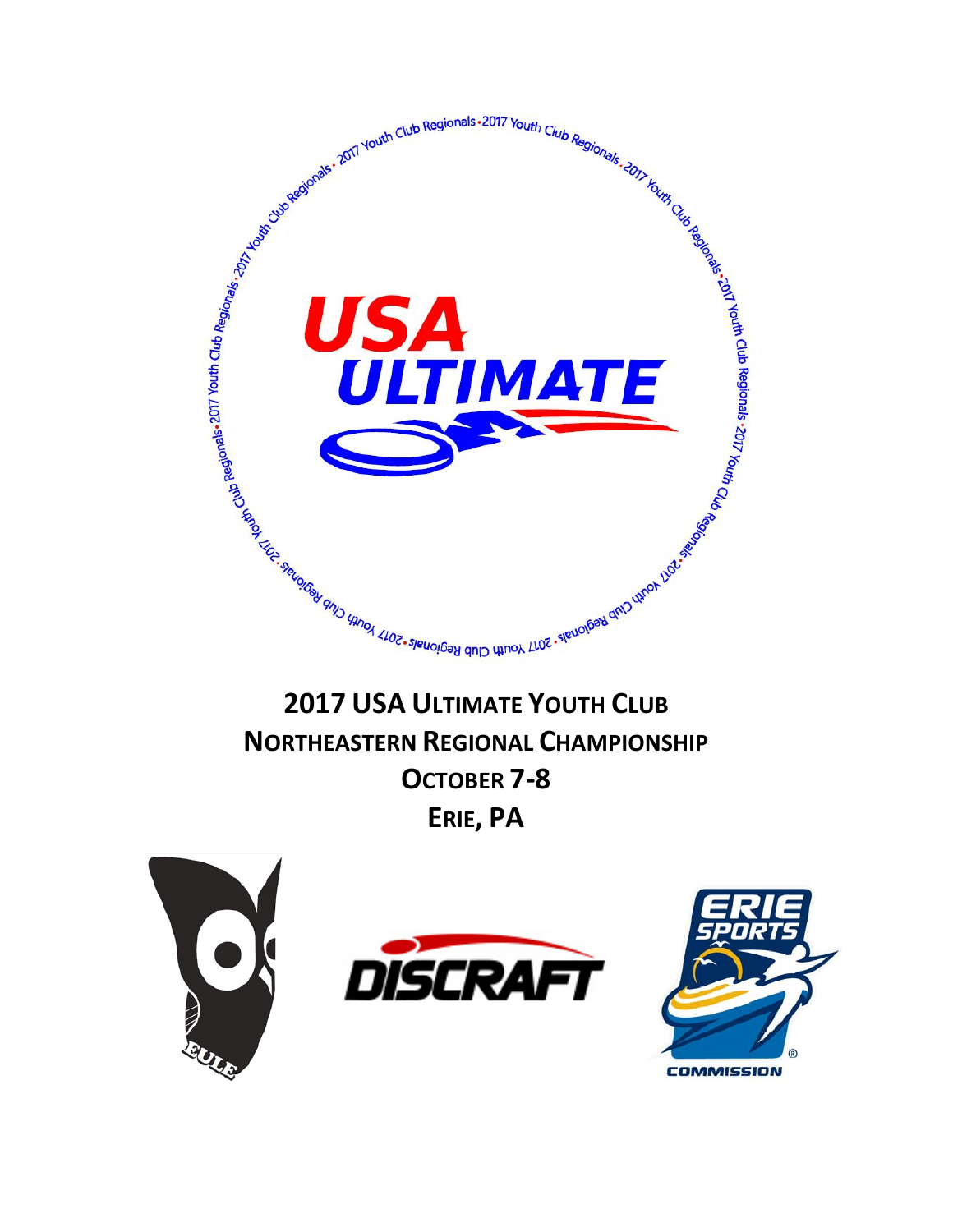#### **WELCOME**

Hello and congratulations on being accepted to participate in the 2017 Northeastern Youth Regional Championships in Erie, Pennsylvania. On behalf of USA Ultimate, Erie Ultimate League Enterprises, and the Erie Sports Commission, we welcome you to Family First Sports Park for two days of great regional ultimate competition.

Erie Ultimate League Enterprises, EULE, was founded in 2014 to promote and encourage the growth of ultimate in the Erie community and beyond. Erie is known as a beach ultimate community, but we enjoy grass ultimate just as much. We are excited to partner with USA Ultimate and the Erie Sports Commission to host this event as a way to promote youth ultimate to our area schools. Thank you for being ambassadors of this great sport.

Winter is approaching, which marks the return of our Erie Otters youth hockey team. They will be defending title this year, and we invite you to join us Saturday night as they square off against their rival London at 7 pm for our social event.

We hope you enjoy your time in beautiful Erie, Pennsylvania, and we look forward to a fun weekend of competitive and spirited ultimate.

Cheers, Hayden Weaver Tournament Director EULE

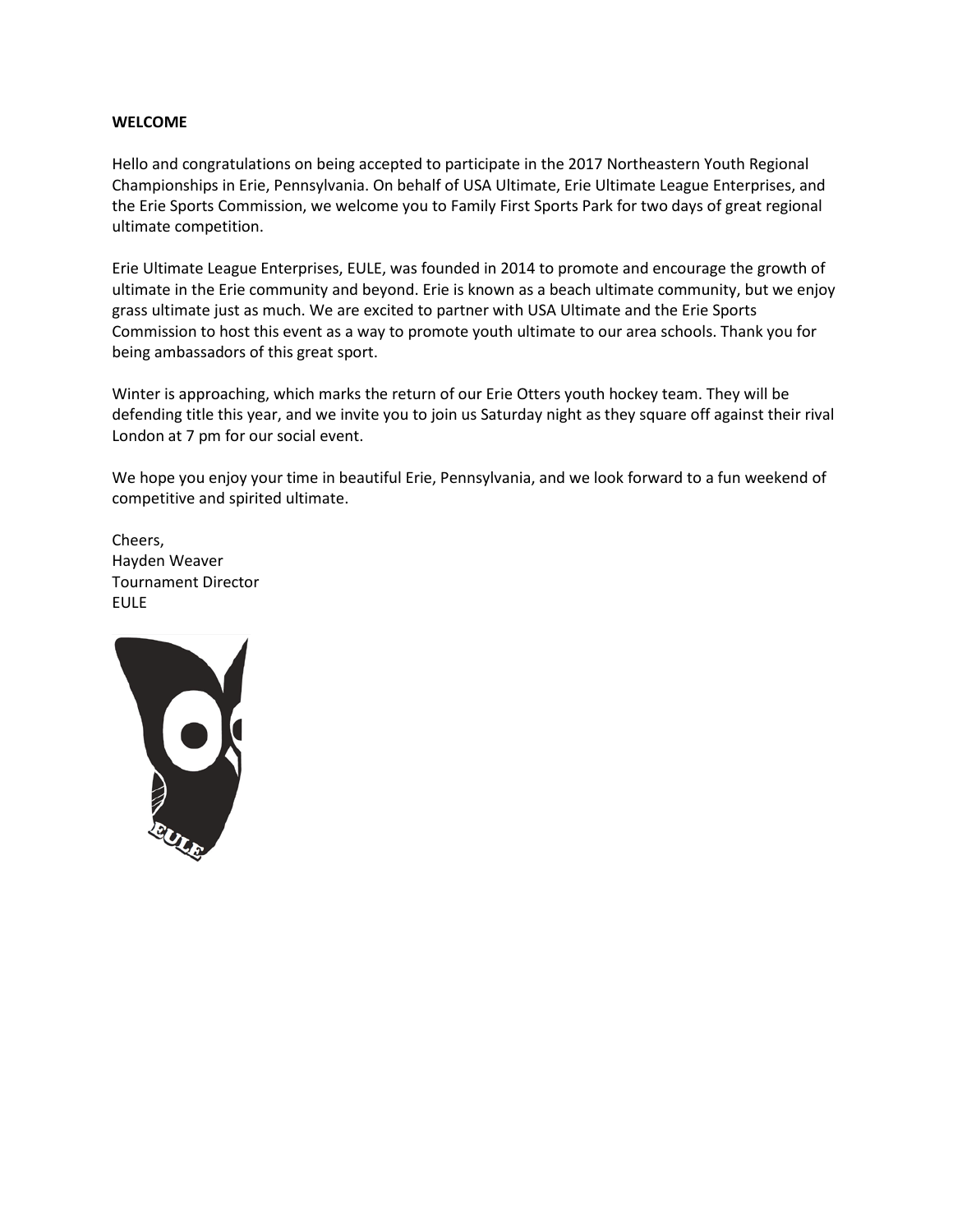#### **WEEKEND OVERVIEW**

| Friday, October 6<br>7:00pm-9:00pm: | Wingate by Wyndham Erie at 8060 Old Oliver Road, Erie, PA 16509<br><b>Team Registration</b>                                                                                                           |  |  |
|-------------------------------------|-------------------------------------------------------------------------------------------------------------------------------------------------------------------------------------------------------|--|--|
|                                     |                                                                                                                                                                                                       |  |  |
| Saturday, October 7                 | <b>Family First Sports Park</b>                                                                                                                                                                       |  |  |
| $8:00am$ :                          | Captains' Meeting                                                                                                                                                                                     |  |  |
| 9:00am-4:00pm:                      | Game Play                                                                                                                                                                                             |  |  |
| $7:00 \text{pm}$                    | London Knights vs Erie Otters (hockey) at 809 French Street, Erie PA 16501                                                                                                                            |  |  |
| <b>Sunday, October 8</b>            | <b>Family First Sports Park</b>                                                                                                                                                                       |  |  |
| 9:00am-4:00pm:                      | <b>Competition Continues</b>                                                                                                                                                                          |  |  |
| Post-Finals:                        | Award Ceremony. Immediately following the finals, awards will be presented to<br>the first- and second-place teams along with Team Spirit Award and Individual<br>Spirit Awards (one from each team). |  |  |

## **EVENT STAFF**

Tournament staff will be wearing volunteer shirts with the event logo on them.

#### **Local Organizing Committee Staff**

Tournament Director and Hospitality Coordinator – Hayden Weaver Volunteer Coordinator – Krysten Taccone Head Scorekeeping Team – Bryan Heim, Michael Sirota, & Anthony Kahn Other volunteers include Eric Zygai, Frank Nigro, Devin Christian, Brandon Confer, and Matthew Stefaci

## **USA Ultimate Staff**

Manager – Events – David Raflo Manager – Competition & Athlete Programs – Joy Ferenbaugh (in absentia)

## **COMPETITION RULES**

- USA Ultimate Official Rules of Ultimate, 11th Edition will be in effect.
	- o 20 yard end zones
	- o "contact" marking violation call
- All games to 15, point cap at 17.
- Halftime is 5 minutes.
- Each team has two timeouts per half.
- Regardless of how many timeouts a team has used before overtime, during overtime each team has one timeout.
- Overtime: A game is in overtime if tied at one point less than original game total (e.g., in a game to 15, overtime occurs when the score reaches 14-14).
- Soft time-cap will not be used.
- Hard time-cap goes on at end of round time on schedule. Game is over at the end of the point in progress, unless tied. If tied, play one more point.
- Caps do not affect timeouts.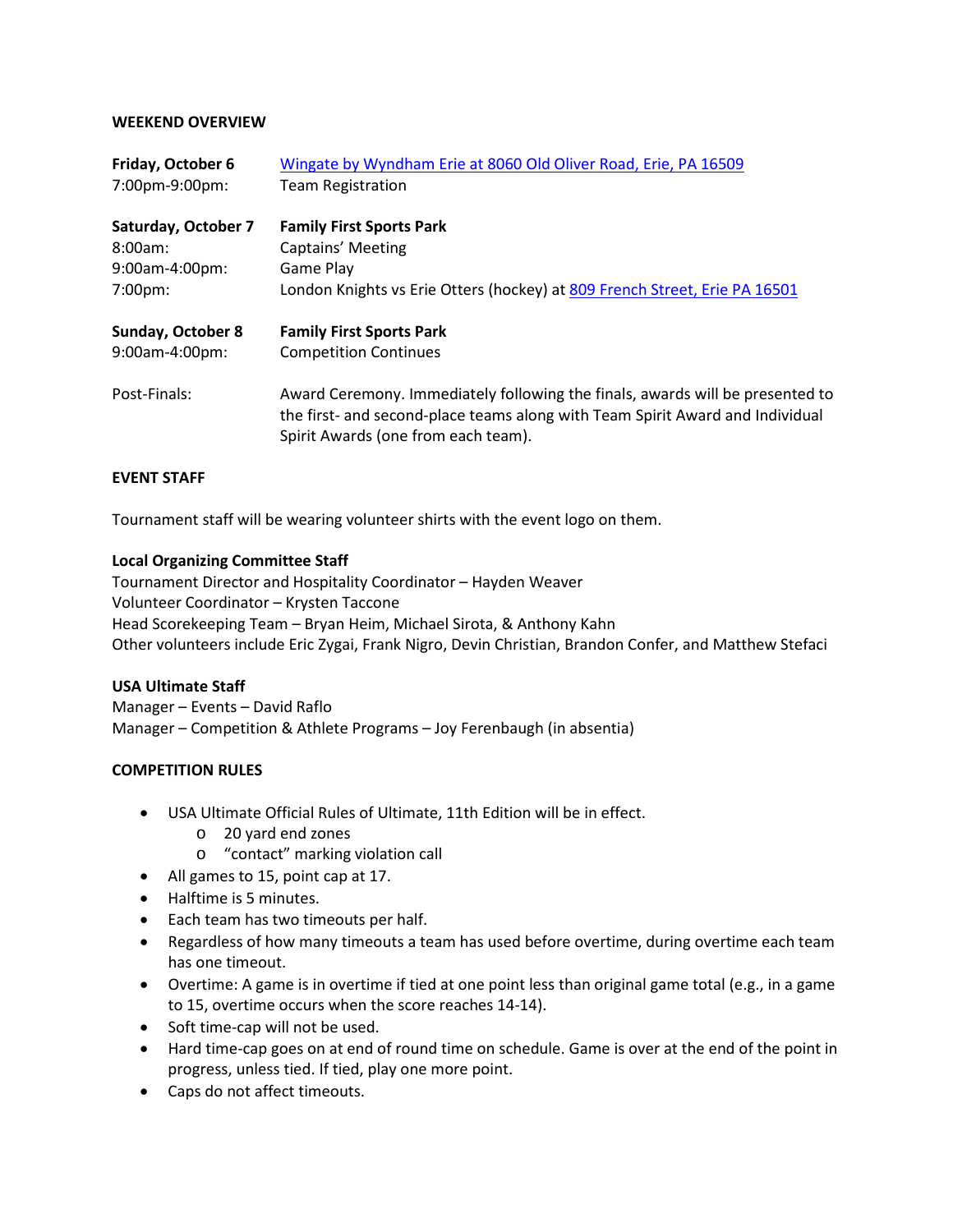#### **SITE RULES**

- No alcohol or smoking (or any tobacco products).
- No glass bottles.
- No weapons.
- No pets.
- Spectators and equipment must stay at least 5 yards away from sidelines! Where there are buffer lines, respect them. Where there are not buffer lines, stay back at least 5 yards.
- Trash and Recycling! Place recyclables in the recycling receptacles and place trash in the trash. Keep your sidelines clean.
- Language. Keep in mind that this is a youth event.

Guests and Spectators – You and your team are responsible for the people on your sidelines and making sure they abide by these site rules.

## **Ultimate in 10 Simple Rules**

- 1. **The Field**: A rectangular shape with end zones at each end. A regulation field is 70 yards by 40 yards, with end zones 25 yards deep.
- 2. **Initiate Play**: Each point begins with both teams lining up on the front of their respective end zone line. The defense throws ("pulls") the disc to the offense. A regulation game has seven players per team.
- 3. **Scoring**: Each time the offense completes a pass in the defense's end zone, the offense scores a point. Play is initiated after each score.
- 4. **Movement of the Disc**: The disc may be advanced in any direction by completing a pass to a teammate. Players may not run with the disc. The person with the disc ("thrower") has ten seconds to throw the disc. The defender guarding the thrower ("marker") counts out the stall count.
- 5. **Change of Possession**: When a pass in not completed (e.g. out of bounds, drop, block, interception), the defense immediately takes possession of the disc and becomes the offense.
- 6. **Substitutions**: Players not in the game may replace players in the game after a score and during an injury timeout.
- 7. **Non-contact**: No physical contact is allowed between players. Picks and screens are also prohibited. A foul occurs when contact is made.
- 8. **Fouls**: When a player initiates contact on another player a foul occurs. When a foul disrupts possession, the play resumes as if the possession was retained. If the player committing the foul disagrees with the foul call, the play is redone.
- 9. **Self-Officiating**: Players are responsible for their own foul and line calls. Players resolve their own disputes.
- 10. **Spirit of the Game**: Ultimate stresses sportsmanship and fair play. Competitive play is encouraged, but never at the expense of respect between players, adherence to the rules, and the basic joy of play.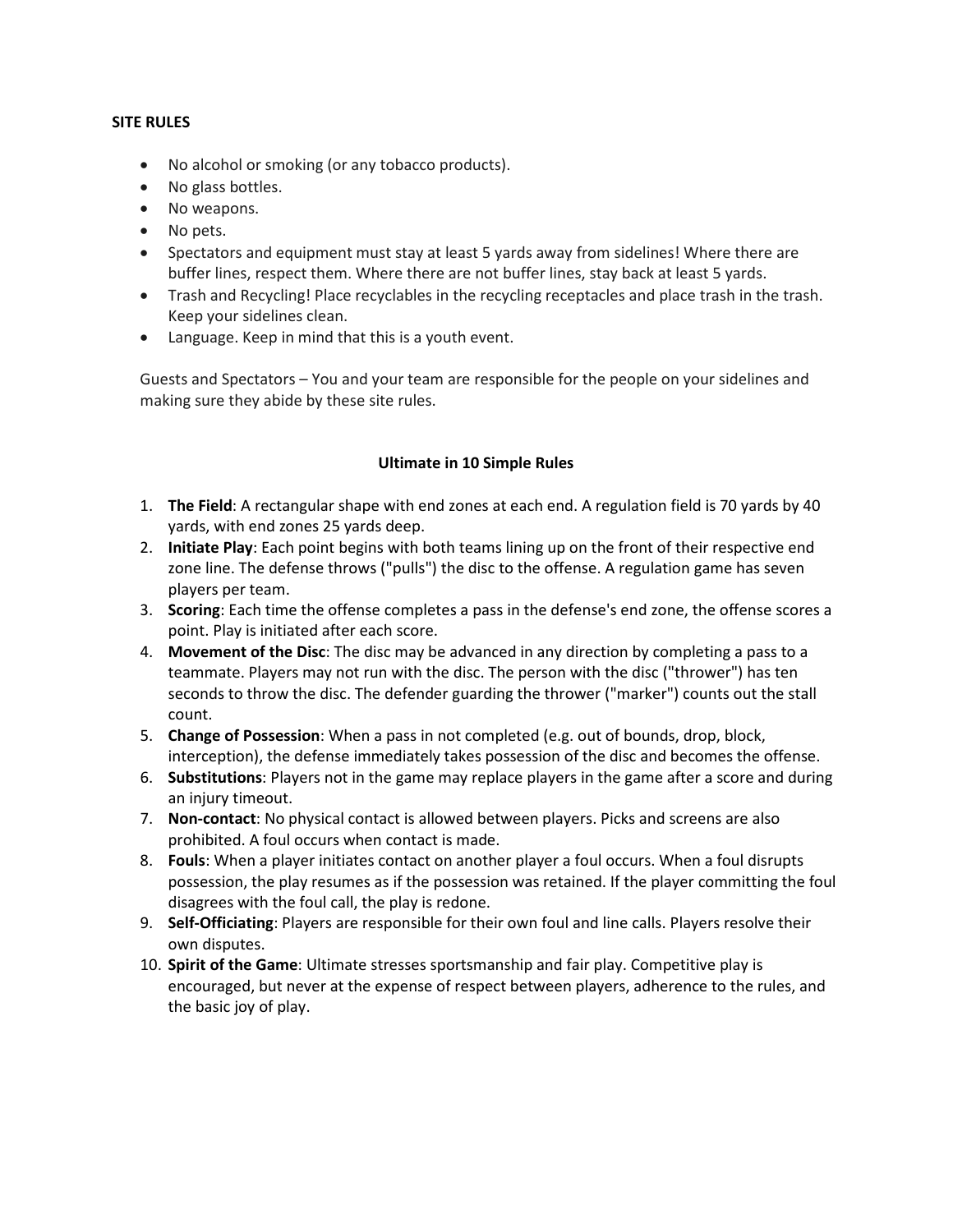#### **TEAMS**

**U20 North Allegheny** 

Wexford, PA

Coaches: Matt Burnette and Aaron Buss Captains: Peter Zaccardi and Wes McCurdy Spirit Award Nominee: Charlie Alt Twitter: *@NaufUltimate*

North Allegheny Ultimate was started back around 1999 by Darren Shultz and some of the track guys. A few years later we joined the Pittsburgh League PHUL when it was started. We won our first PHUL League and PA State title in 2015.

| Jersey # | <b>First Name</b> | <b>Last Name</b> | <b>Height</b> |
|----------|-------------------|------------------|---------------|
| 2        | Evan              | Hake             |               |
| 6        | <b>Brighton</b>   | Ziegenfuss       |               |
| 9        | Lane              | Shea             |               |
| 10       | Ben               | Chamis           |               |
| 13       | Brady             | <b>McDermott</b> |               |
| 14       | Aaron             | Greenberg        |               |
| 18       | Caleb             | Garvey           |               |
| 19       | Sunvy             | Yalamarthy       |               |
| 20       | Peter             | Zaccardi         |               |
| 23       | Sebastian         | Oberhauser       |               |
| 24       | Charlie           | Alt              |               |
| 26       | Colson            | Voss             |               |
| 27       | Alex              | Eggert           |               |
| 29       | Matt              | Secen            |               |
| 34       | Dominick          | Harrell          |               |
| 86       | Cameron           | McCurdy          |               |
| 87       | Damion            | Hartle           |               |
| 88       | Wesley            | McCurdy          |               |

## **Alliance of Frisbee Revolutionaries**

Pittsburgh, PA

Coaches: Gregory Thomas and Anthony Erlandson Captains: Antonio Capone and Dominic Augello Spirit Captain: Owen Maue Spirit Award Nominee: Devon Butler Twitter: @ultimate\_cchs Website: http://www.centralcatholichs.com/page.cfm?p=641

The founding fathers of this team named it the Alliance of Frisbee Revolutionaries in Oakland. It was formed in the 1998-1999 school year as an intramural club, and for the better part of the first decade of its existence that was its extent – afterschool pick-up games in a nearby park. Over the past seven school years the program has grown to over 40 players on the Roster and we compete in both Varsity and Junior Varsity divisions. As of the 2013-2014 school year, the Team has been granted "Lettering" status; meaning that players are now able to earn a Varsity Letter for participation.

| Jersey # | <b>First Name</b> | <b>Last Name</b>  | <b>Height</b> |
|----------|-------------------|-------------------|---------------|
| #2       | Christopher       | Calabrese         | 5' 5''        |
| #5       | Jack              | <b>McAllister</b> | 5' 8''        |
| #6       | <b>Nathan</b>     | Maddigan          | 5' 8''        |
| #8       | Antonio           | Capone            | 6'0''         |
| #14      | Jacob             | Warden            | 6' 1''        |
| #16      | Devon             | <b>Butler</b>     | $5'$ $10''$   |
| #23      | Cole              | Christy           | 6'0''         |
| #25      | Owen              | Maue              | 6' 1''        |
| #32      | Oliver            | Sokolski          | 5'9''         |
| #34      | Dominic           | Augello           | $6'$ $2''$    |
| #38      | Luke              | Cordisco          | 5' 8''        |
| #42      | Isaac             | Degenholtz        | 5'9''         |
| #43      | William           | Gatti             | 5'9''         |
| #44      | John              | <b>Evans</b>      | $5'$ $2''$    |
| #48      | Jonathan          | <b>Russell</b>    | 5' 11''       |
| #49      | Simon             | <b>Hebert</b>     | 6'0''         |
| #77      | Jordan            | Gallegos          | 5' 10''       |
| #84      | Daniel            | Faith             | 5'9''         |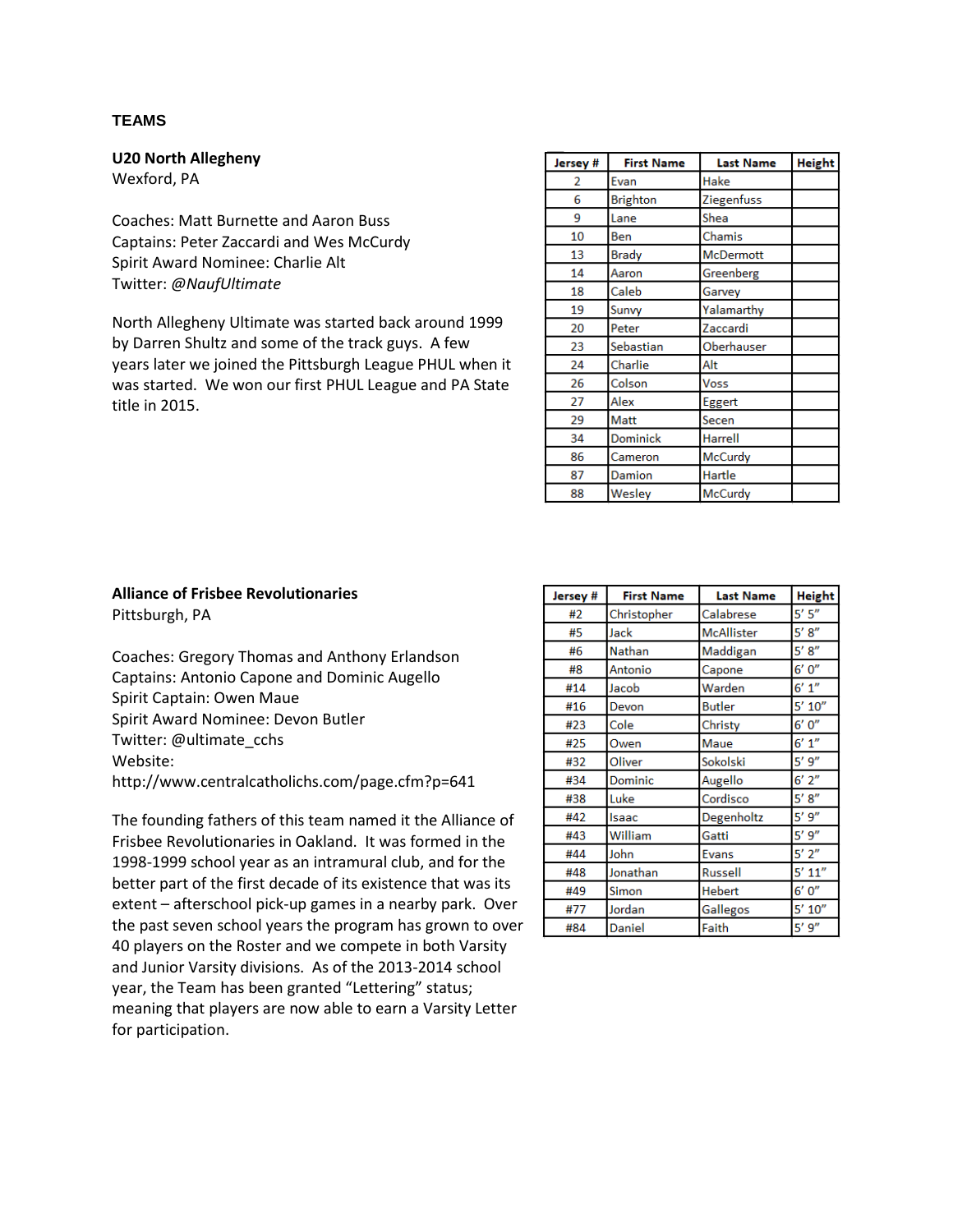**Foggy Bottom Boys** 

Washington, DC

Coaches: Michael Klemencic and Ty Aderhold Captains: Garrett Johnston and Jordi Parry Spirit Award Nominee: Jacques Nissen

This rendition of the Foggy Bottom Boys is a mashup of returning players from this summer's DC teams Capital Heights, Foggy Bottom Boys, and Swing Vote plus some newcomers to the regional scene. FOG IT UP!

| Jersey #     | <b>First Name</b> | <b>Last Name</b> | <b>Height</b> |
|--------------|-------------------|------------------|---------------|
| 0            | Garrett           | Johnston         |               |
| $\mathbf{1}$ | Jason             | <b>Perkins</b>   |               |
| 4            | Lucas             | Reichart         |               |
| 5            | Jonathan          | Verry            |               |
| 7            | Owen              | Maskelony        |               |
| 12           | Sam               | <b>Markowitz</b> |               |
| 13           | Ben               | Preiss           |               |
| 15           | Jordi             | Parry            |               |
| 16           | AJ                | Merriman         |               |
| 19           | Jace              | Dean             |               |
| 20           | Harry             | Wolfson          |               |
| 23           | Ben               | <b>Dickson</b>   |               |
| 24           | Jacques           | Nissen           |               |
| 26           | Tomasso           | Piccorossi       |               |
| 43           | Marcelo           | Ruggiero         |               |
| 50           | Matthew           | <b>McKnight</b>  |               |
| 72           | Chris             | Hahn             |               |
| 83           | Walt              | Johnson          |               |
|              | Max               | Fortney          |               |
|              | Sasha             | Frank-Stempel    |               |
|              | Theo              | Shapinsky        |               |

**Hampton**

Allison Park, PA

Coach: Christie Lawry

Captains: Andrew Sullivan, Jonathan Romantic, and Jason Hunkele

Spirit Award Nominee: Jason Hunkele

Twitter: *@hamptonultimate*

Website: *tinyURL.com/HamptonUltimate*

Founded in 2002, the Hampton High School Boys Ultimate Team has been active in the Pittsburgh High School Ultimate League (PHUL) for over 14 years. The success of the team is contributed to the strong program that has been created; gaining Club Status with the school in 2005, acquiring a focused Parent Booster Club in 2006, and having dedicated coaches since 2005. Hampton attended HS Easterns in 2006 and HS Northeasterns in 2012, 2013, 2014, and 2016. The Talbots take the name of their school mascot, the talbot, which is a large, extinct hunting dog.

| Jersey # | <b>First Name</b> | <b>Last Name</b> | <b>Height</b> |
|----------|-------------------|------------------|---------------|
| 1        | Taylor            | Slate            | 5'6''         |
| 8        | James             | Keat             | 6'3''         |
| 10       | Nathan            | Elway            | 5'10''        |
| 12       | Sean              | <b>Newell</b>    | 6'1''         |
| 13       | Andrew            | Sullivan         | 5'11''        |
| 20       | Keenan            | Traphagen        | 5'11''        |
| 16       | Alex              | Levine           | 5'1''         |
| 19       | Joe               | Keat             | 6'3''         |
| 22       | Devon             | <b>Butler</b>    | 5'11''        |
| 25       | Michael           | White            | 6'4''         |
| 27       | <b>Brayton</b>    | Slate            | 6'            |
| 28       | Ben               | Watts            | 5'10''        |
| 42       | Isaac             | Degenholtz       | 5'9''         |
| 77       | Jason             | Hunkele          | 5'9''         |
| 86       | Christian         | Harper           | 6'1''         |
| 96       | Joey              | <b>Baker</b>     | 5'6''         |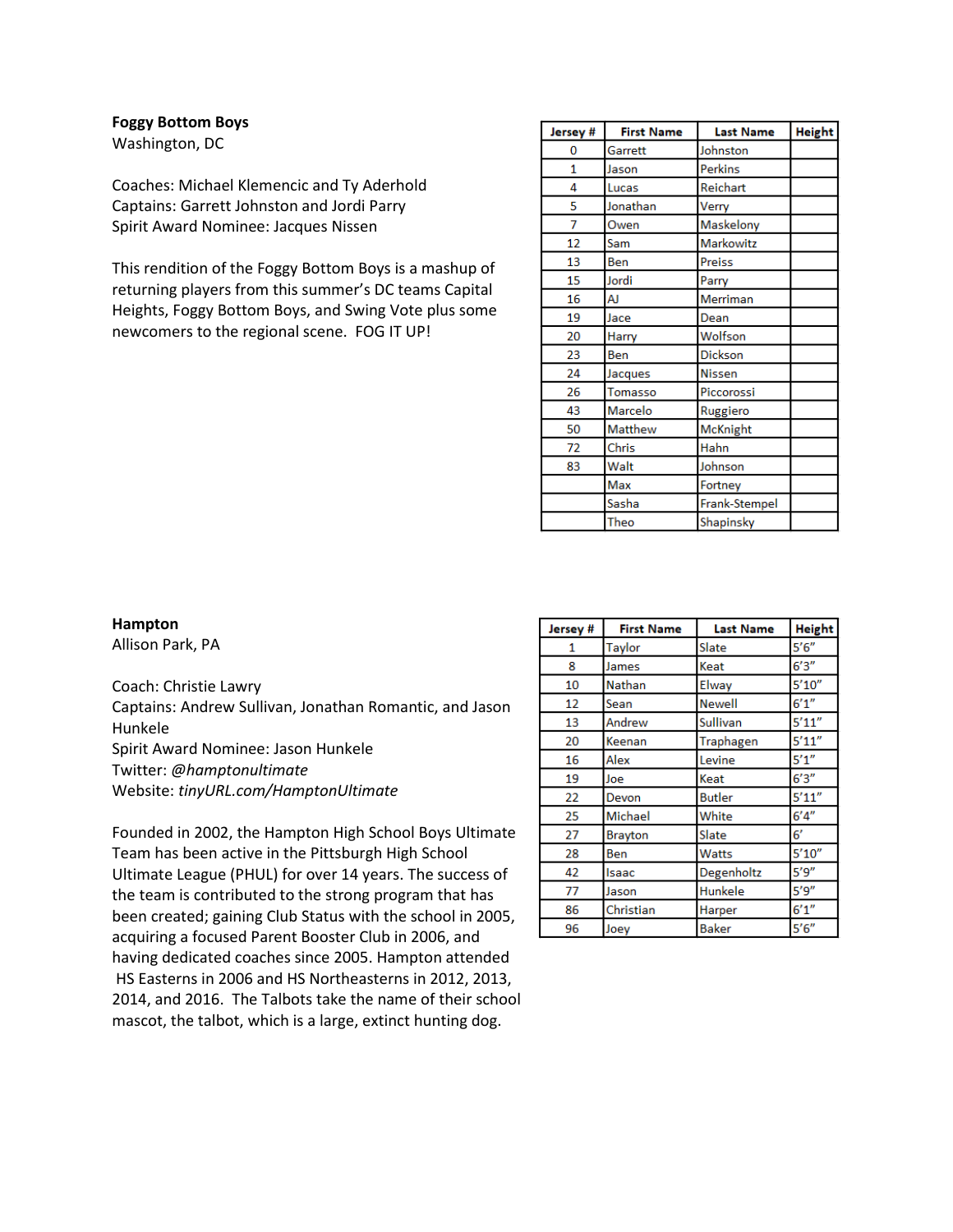#### **Mutiny**  Vermont

Coach: Anne Watson Captains: Turner Allen and Elijah Coolidge Spirit Award Nominee: Elijah Coolidge

At the 2017 Vermont State Championship Boys Ultimate game, Montpelier faced off against Burlington. That might have been the end of the story of the 2017 season, but these boys weren't done playing. After the game (which Burlington won), they decided to form a summertime club team constituted mostly by merging their two teams and inviting in whoever else from the VT high school community might be interested. Today team Mutiny has had players representing five Vermont high schools and they have exceeded their own expectations at each tournament they have attended. Look for these rising young players on college teams across the country in coming years.

| Jersey # | <b>First Name</b> | <b>Last Name</b> | <b>Height</b> |
|----------|-------------------|------------------|---------------|
| 0        | Cade              | Christner        |               |
| 9        | Kuochuan          | Ponzio           |               |
| 12       | Elijah            | Coolidge         |               |
| 13       | Caleb             | Morehouse        |               |
| 14       | Sarvesh           | Sharma           |               |
| 15       | David             | Ackerson         |               |
| 16       | <b>Turner</b>     | Allen            |               |
| 21       | <b>Declank</b>    | <b>Keverick</b>  |               |
| 24       | Hayden            | <b>Ellms</b>     |               |
| 26       | <b>Anders</b>     | Shenholm         |               |
| 66       | Gavin             | Corbett-Valade   |               |
| 99       | Jason             | Tomasi           |               |

#### **TITANE**

Montreal (Province of QUEBEC)

Coaches: Yohan Baril Captains: Eliott Heloir and Lévi Doré Spirit Award Nominee: Félix Pelletier Website: http://ugm.ultimatecentral.com/fr\_ca/elite-1518-ans

1<sup>st</sup> seed in province of Quebec, Pioneer Valley Invitational: 7th place, Toronto Invite : 4th place**,** Canadian Ultimate Championship: 4th place.

| Jersey # | <b>First Name</b>        | <b>Last Name</b> | <b>Height</b> |
|----------|--------------------------|------------------|---------------|
| 7        | Raphael                  | Lalonde          | $6'$ $2''$    |
| 9        | Antoine                  | Gagne-Martel     | 5' 10''       |
| 11       | Charles                  | Guay             | 5' 10''       |
| 12       | Levi                     | Dore             | 5'5''         |
| 15       | Raphael                  | Salvas           | 5' 10''       |
| 16       | Hugo                     | <b>Baraer</b>    | 6' 4''        |
| 17       | Mohammed                 | Chrouh           | $6'$ $2''$    |
| 19       | Simon                    | <b>Drolet</b>    | 5' 11"        |
| 22       | Ywan                     | Cohonner         | 5' 11"        |
| 29       | Jacob                    | Duquette         | 5' 11"        |
| 35       | Eliott                   | <b>Heloir</b>    | 6'2''         |
| 42       | Thomas                   | <b>Dubois</b>    | 6'3''         |
| 56       | Jonathan                 | <b>Baril</b>     | 5'5''         |
| 84       | Félix                    | Pelletier        | 5' 10''       |
| 31       | <b>Benoit</b>            | Lapointe         | 5' 11"        |
| 75       | <b>Hugues</b>            | Laperrière       | 5' 10''       |
| 99       | Jean-Christophe Loiselle |                  | 6'            |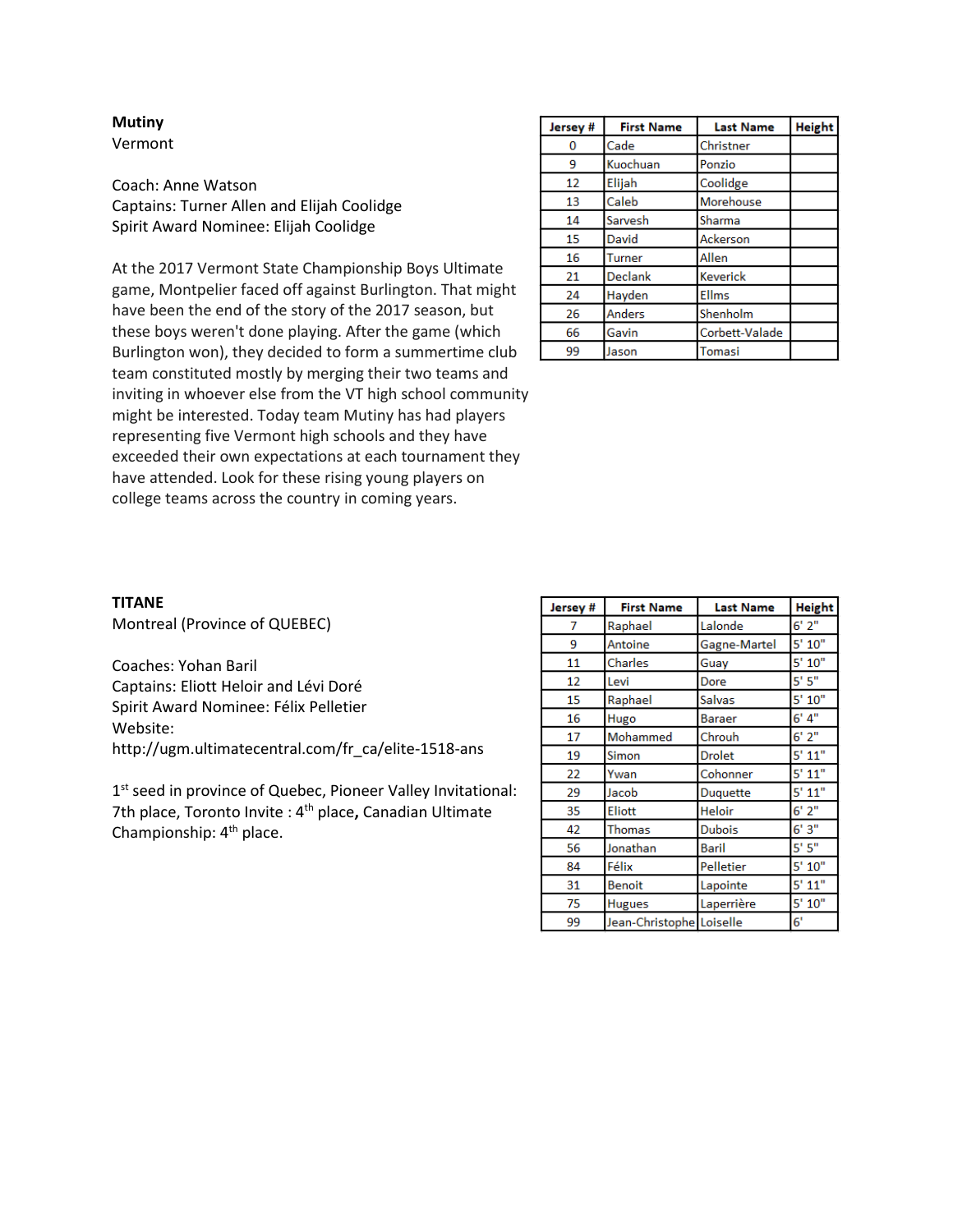## **HEALTH AND SAFETY**

Medical staff, including athletic trainers, will be on site at Tournament Central to treat injuries, handle emergencies and provide some preventative care. The event will provide standard athletic tape, prewrap, ice and some bandages. Other supplies, including special tape or bandages and anti-inflammatory drugs, must be provided by teams or may be charged by the training staff.

If there is an injury on a field that needs medical attention, inform a field marshal, and he or she will radio to the trainers.

If you have medical issues that require attention in the morning before play, please show up early to avoid long lines. The trainers will be at the fields two hours prior to game time each day.

## **The closest nearby hospital is Millcreek Community Hospital at [5515 Peach Street, Erie, Pennsylvania](https://maps.google.com/?q=5515+Peach+Street%0D+Erie,+Pennsylvania+16509&entry=gmail&source=g)  [16509.](https://maps.google.com/?q=5515+Peach+Street%0D+Erie,+Pennsylvania+16509&entry=gmail&source=g)**

#### Concussions

## **Education**

- USA Ultimate recommends the CDC "Heads Up Safety" program, a free one-hour online training: [cdc.gov/concussion/headsup/youth.html.](http://www.cdc.gov/concussion/headsup/youth.html.)
- USA Ultimate's participant waiver includes important information from the CDC regarding concussion safety: [usaultimate.org/membership/usa\\_ultimate\\_membership\\_forms.aspx](http://www.usaultimate.org/membership/usa_ultimate_membership_forms.aspx.)

## **Coaching Requirements**

• Coaches at USA Ultimate events are required to have completed a concussion awareness and safety recognition program (like the CDC program above or other local or staterecommended course).*Coaches should not submit records of course completion to USA Ultimate, but should maintain records on-site while coaching.*

## **Removal & Return to Play**

- All guidelines identified by the CDC must be strictly followed in the event of a suspected concussion.
	- 1. Remove athlete from play.

2. Ensure athlete is evaluated by a health care professional trained in concussion diagnosis and management.

Do not try to judge the seriousness of the injury yourself.

3. If a minor, inform athlete's parents or guardians about the known or possible concussion and give them the fact sheet on concussion.

4. Allow athlete to return to play only with permission from an appropriate health care professional.

## Doctor's Note Requirement

• If, during a USA Ultimate event, an athlete receives care at a hospital, medical clinic or doctor's office, or is referred to a hospital or doctor by event medical staff, the athlete is barred from further competition in that event until he or she provides a doctor's note, on letterhead or prescription pad, to event medical staff stating that the athlete is authorized to return to competition.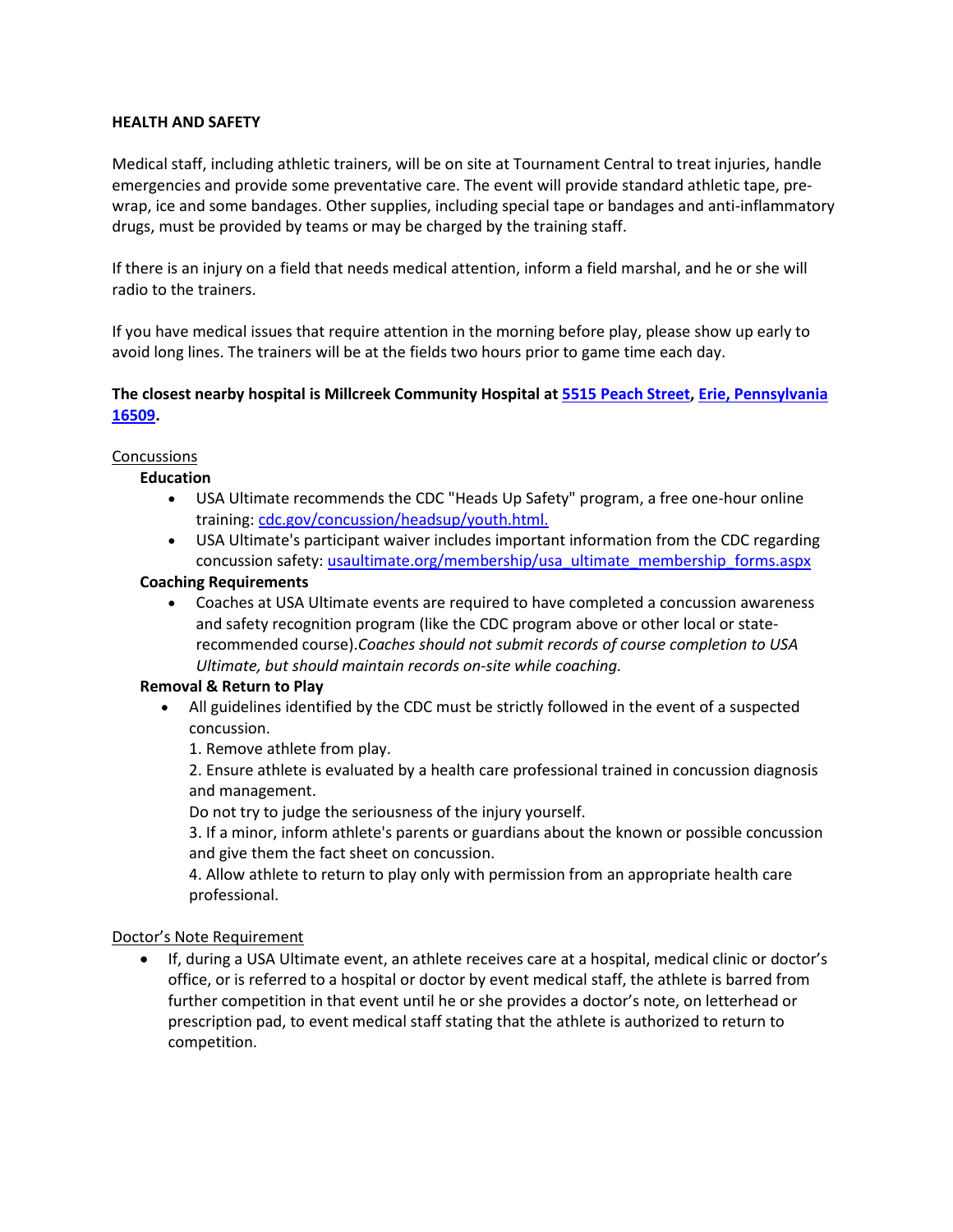## Heat, Nutrition and Hydration

- Heat-related illness occurs when body cooling by evaporation is limited. Sweating depletes the body's salt and moisture, which leads to dehydration. If a player recognizes any signs or symptoms of heat-related illness, he or she should treat the problem immediately.
- Signs and symptoms of heat illness can include changes in level of consciousness, abdominal cramps, nausea/vomiting, fatigue/tingling, chills, inability to spit, dry mucous membranes, decreased output and change in color of urine.

## Prevention and Treatment of Heat Illness

- Avoid alcohol, caffeine and carbonated beverages.
- Medications such as antihistamines, decongestants, certain asthma medications and diuretics can increase risk for heat illness. Avoid them if possible.
- Avoid certain nutritional supplements (such as caffeine and ephedrine) that can dehydrate the body and/or increase metabolism and heat production.
- Know your body be honest! Are you fit enough to perform under current conditions?
- Eat and drink (water AND sports drinks) optimally before, during and after play. Potassium is important; good sources include sports drinks, yogurt, grapefruit juice, bananas and oranges. Sodium is also important; good sources include sports drinks, vegetable juices, pretzels, nuts, cheese and crackers. After play, carbohydrates are important: foods such as potatoes, honey, cereal, white bread, corn chips, sports drinks, jelly beans, rice cakes, bagels, crackers and gummy candies.
- Don't drink too much. Over-hydrating can be dangerous if it leads to a fluid and electrolyte imbalance.
- Monitor your urine. Clear/copious = hydrated. Dark = Need water/electrolytes.
- Be sensitive to prior illness. If you've been sick, your body may be more susceptible to dehydration.
- Rest and cool down after play. Find shade, wet the skin, get in front of a fan or breeze.

## Sideline Safety

- Spectators and equipment must stay at least three yards away from the sidelines. Where there are buffer lines, respect them. Chairs, coolers, strollers, you, etc., must be at least three yards from the sidelines.
- If a player believes that an object on the sideline is not safe, he or she should inform event staff and refrain from playing until he or she is satisfied that safe conditions have been established.
- USA Ultimate and event staff reserve the right to move or remove objects or spectators from on or near the playing field if those conditions are, in the opinion of USA Ultimate or event staff, unsafe for players, staff or spectators.

## Lightning Guidelines

- Event staff will communicate with players and spectators via PA system and through field marshals equipped with radios if there is a lightning danger. Play then will be stopped, and everyone should seek shelter.
- Safe shelter for players and spectators at the field site includes any fully enclosed building or vehicle with a hard top and closed windows.
- Event staff will use the "flash-to-bang" method to determine when to send people to shelter. By the time the flash-to-bang count has reached 30 seconds, all individuals should be in a safe shelter location.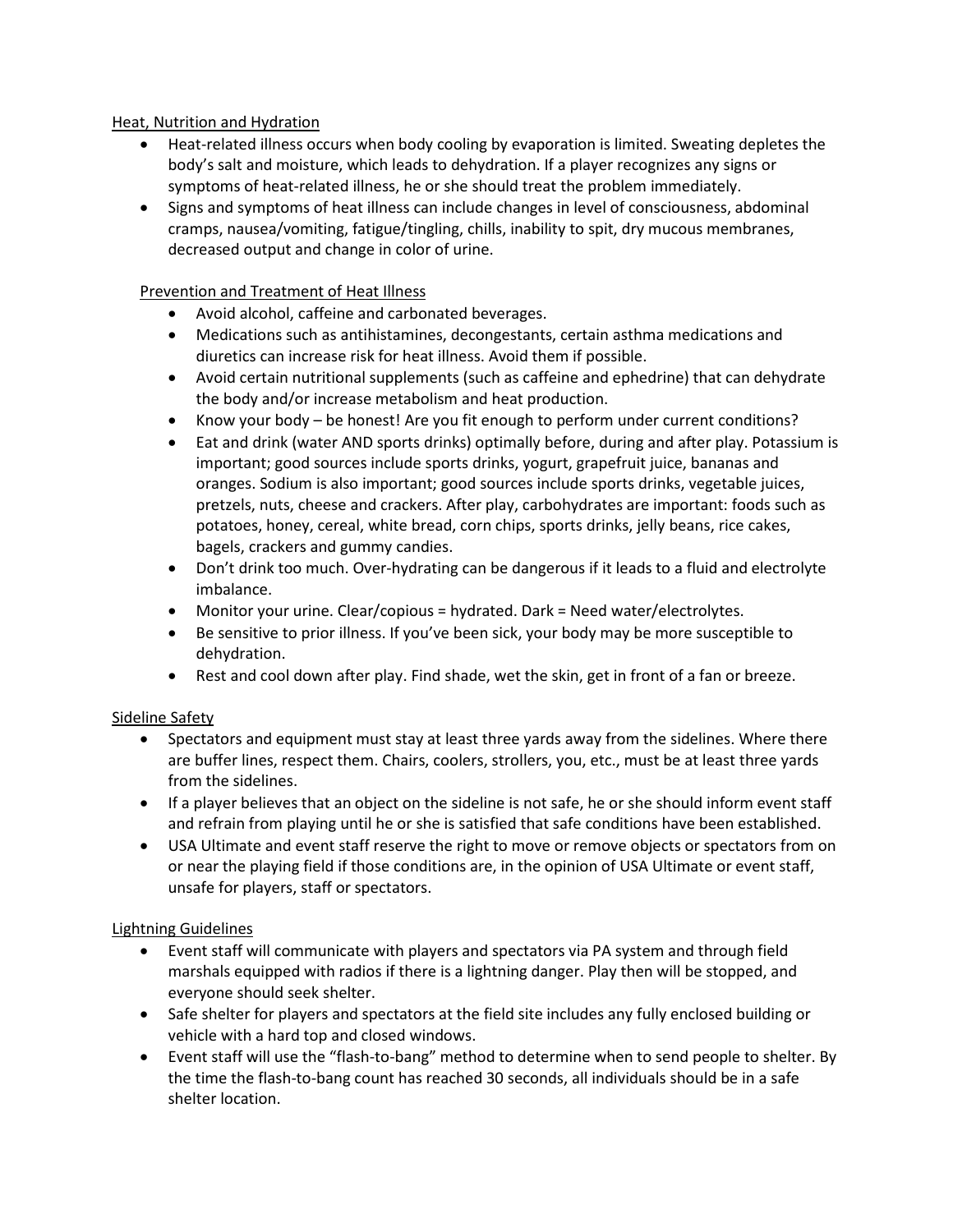- If you can't get to a safe shelter, try to avoid being the tallest object in an open field or on open water. Avoid other tall objects, metal objects and water. Assume a crouched position with only the balls of your feet touching the ground, your arms wrapped around your knees, and your head lowered. Minimize contact with the ground. Do not lie flat.
- Avoid using telephone land lines. Cell phones are safe, provided the person has followed other safety guidelines.
- Event staff will indicate to players when play is going to resume. Team captains should meet at Tournament Central to receive instructions for resuming play and any schedule modifications.

## **In the event of lightning in your vehicles.**

## **SPIRIT OF THE GAME**

*Ultimate has traditionally relied upon the spirit of sportsmanship, which places the responsibility for fair play on the player. Highly competitive play is encouraged, but never at the expense of mutual respect among competitors, adherence to the agreed upon rules of the game, or the basic joy of play* — 11th Edition USA Ultimate Rules of Ultimate.

## **10 Things You Should Know About Spirit of the Game**™

## **1. The golden rule: treat others as you would want to be treated.**

Spirited games result from mutual respect among opponents. Assume the best of your opponent. Give him or her the benefit of a doubt. You would want the same for yourself. But if you are thick-skinned, do not assume that your opponent is. Maybe you should think of this rule as, "treat others as you would have them treat your mother."

## **2. Control: SOTG takes real effort.**

SOTG is not just some abstract principle that everyone adopts and then games run smoothly without effort. Close calls are made in tight games. Hard fouls are committed. SOTG is about how you handle yourself under pressure: how you contain your emotionality, tame your temper, and modulate your voice. If you initiate or contribute to the unraveling of spirit, the concept falls apart quickly. If you act to mend things (or at least not exacerbate the situation) by following (1) above, the game heals itself.

## **3. Heckling and taunting are different.**

Ultimate has a long tradition of good-natured heckling. Heckles are friendly barbs, typically from nonplaying spectators. Heckling can be fun, but taunting is unspirited and wrong. Harassing remarks after an opponent's foul call or close play are NOT heckling: they are abusive taunts which create unpleasant playing conditions and often escalate to acrimonious disputes.

## **4. SOTG is compatible with championship play.**

It is a fallacy to argue that the stakes are so important that some aspect of SOTG can be cast aside. Time and again, great teams and star players have shown that you can bring all your competitive and athletic zeal to a game without sacrificing fair play or respect for your opponent.

## **5. Don't "give as you got."**

There is no "eye for an eye." If you are wronged, you have no right to wrong someone in return. In the extreme case where you were severely mistreated, you may bring the issue up with a captain, tournament director, or even lodge a complaint with the governing body. If you retaliate in kind,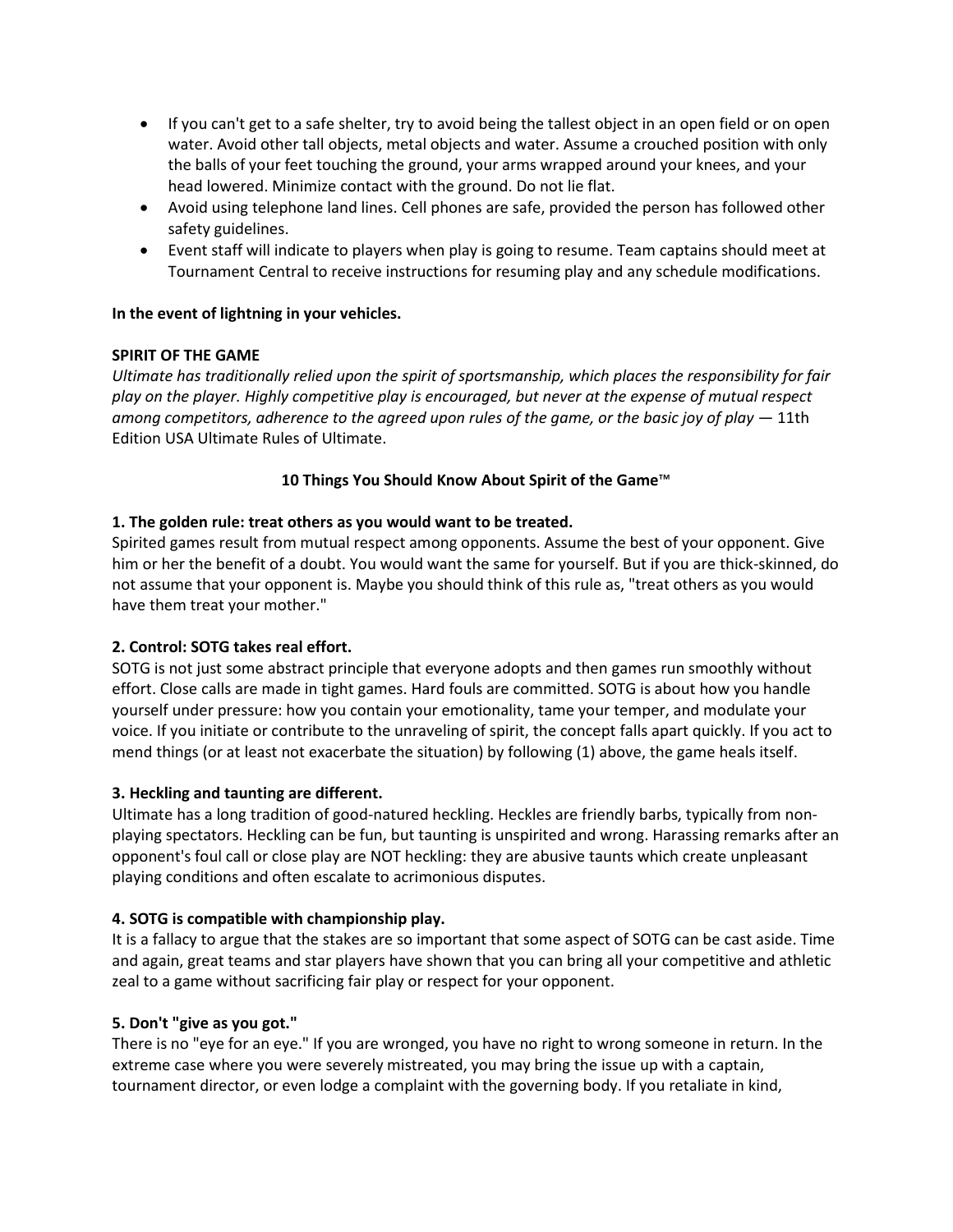however, a complaint may be filed against you. We recall point (1): treat others as you would have them treat you, not as they have treated you. In the end, you are responsible for you.

#### **6. Breathe.**

After a hard foul, close call, or disputed play, take a step back, pause, and take a deep breath. In the heat of competition, emotions run high. By giving yourself just a bit of time and space, you will gain enough perspective to compose yourself and concentrate on the facts involved in the dispute (was she in or out; did you hit his hand or the disc; did that pick affect the play). Your restraint will induce a more restrained response from your opponent. Conflagration averted, you may resume business as usual.

## **7. When you do the right thing, people notice.**

When you turn the other cheek, you know you've done the right thing. You may not hear praise, there may be no standing ovation, but people do notice. Eventually, their respect for you and their appreciation of the game will grow.

#### **8. Be generous with praise.**

Compliment an opponent on his/her good catch. Remark to a teammate that you admire their honesty in calling themselves out of bounds. Look players in the eye and congratulate them when you shake their hands after a game. These small acts boost spirit greatly, a large payoff for little time and effort.

#### **9. Impressions linger.**

Not only does the realization that your actions will be remembered for a long time serve to curb poor behavior, it can also inspire better conduct. Many old-timers enjoy the experience of meeting an elite player who remembers their first rendezvous on the field and recalls the event in detail. A good first encounter with an impressionable young player can have considerable long term positive impact.

#### **10. Have fun.**

All other things being equal, games are far more fun without the antipathy. Go hard. Play fair. Have fun.

*Special thanks to Eric Zaslow and members of the 2005 Conduct Committee (Jeff Dunbar, Kate Bergeron, Eric Zaslow, Will Deaver) for the development of this document. Adopted by USA Ultimate Executive Committee, March 29, 2005.*

#### **SPIRIT CIRCLES**

Spirit Circles are an idea borrowed from international competitions throughout the ultimate world. For years, American teams have traveled to world championship events where they have not only done exceptionally well in each competition, but showed the international community the importance we place on respect for the game and their opponents. But American players have also learned a lot from competing against teams from other countries, and invariably one of the most positive parts of the international experience has been the tradition of the post-game spirit circle. While there are a number of ways to do this, here are some quick tips to get your team started:

- Following each game, rather than lining up to slap hands, the two teams gather into a circle, alternating players on each team, facing inward, with arms around the shoulders of the person next to you.
- One or two people (often team captains or spirit captains) on each team will talk briefly about the game. Usually the losing team goes first, then the winning team.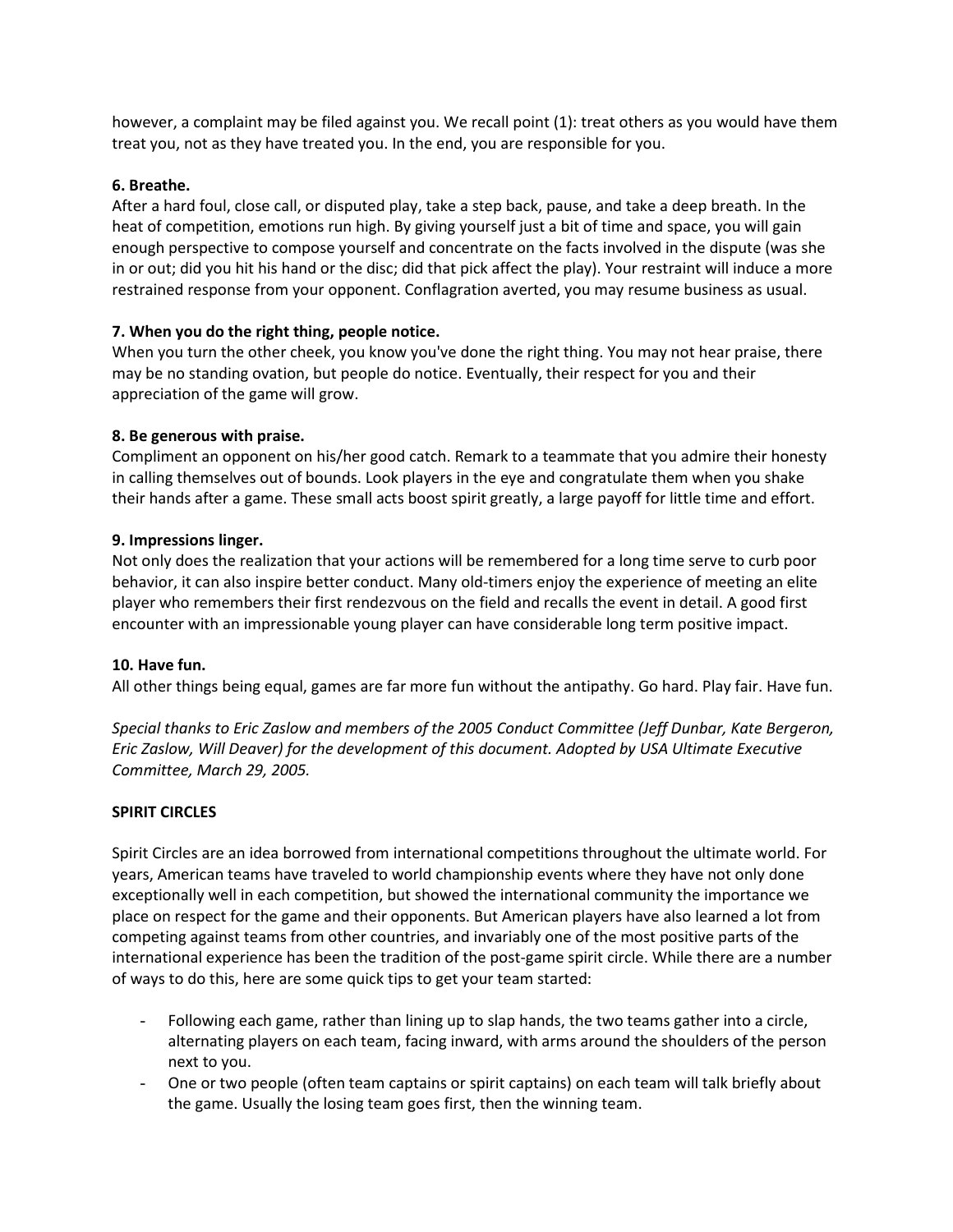- Things to talk about can include how the game went, how your own team played, what the other team did well, who on the other team played well and anything else that might be worth communicating, even if it's something you think could be done better (and don't forget to look in the mirror on this).
- After each team has had a chance to talk, the winning team takes a step into the circle and walks around counter-clockwise to slap hands with the players on the other team.

That's it! It's pretty simple and definitely an experience that brings teams together and puts the game and the experience in perspective. It's all about respect for each other and the experience of bringing out the best in each other through competition. It's also about building relationships and seeing opponents for what they really are: part of the same community that loves ultimate. Please note that this is not required and is not meant to replace other post-game traditions you may have (e.g., cheers, games, photos, gifts or trading gear). Good luck, and please let USA Ultimate staff and other event organizers how it goes!

#### **FIELD MAP**